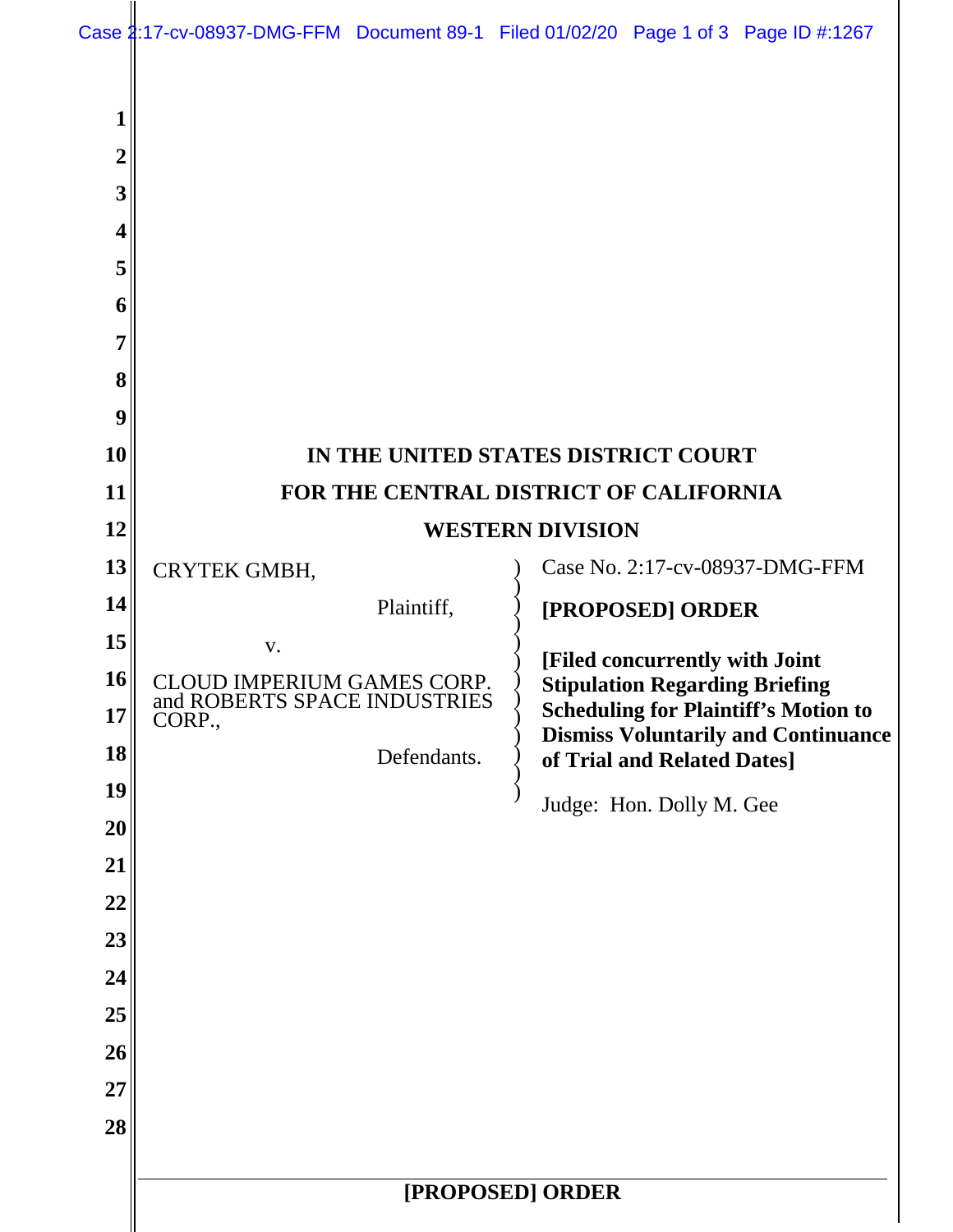|                                                                                         | <b>ORDER</b>                                                                       |                                   |                                                         |                                                             |                                                                         |  |
|-----------------------------------------------------------------------------------------|------------------------------------------------------------------------------------|-----------------------------------|---------------------------------------------------------|-------------------------------------------------------------|-------------------------------------------------------------------------|--|
|                                                                                         | Based upon the stipulation of the parties, and for good cause shown,               |                                   |                                                         |                                                             |                                                                         |  |
|                                                                                         | <b>IT IS HEREBY ORDERED:</b>                                                       |                                   |                                                         |                                                             |                                                                         |  |
|                                                                                         | 1.<br>Crytek GmbH ("Crytek") shall file its anticipated motion to dismiss the      |                                   |                                                         |                                                             |                                                                         |  |
|                                                                                         |                                                                                    |                                   |                                                         |                                                             |                                                                         |  |
| 6                                                                                       | case without prejudice (the "Motion") no later than Friday, January 3, 2020.       |                                   |                                                         |                                                             |                                                                         |  |
|                                                                                         | 2.<br>The deadline of Cloud Imperium Games Corporation and Roberts Space           |                                   |                                                         |                                                             |                                                                         |  |
|                                                                                         | Industries Corporation (together, "CIG") to respond to the Motion shall be January |                                   |                                                         |                                                             |                                                                         |  |
| 8                                                                                       | 24, 2020.                                                                          |                                   |                                                         |                                                             |                                                                         |  |
|                                                                                         | 3.                                                                                 |                                   |                                                         |                                                             | Crytek's deadline to reply to CIG's response shall be February 7, 2020. |  |
| 10                                                                                      | 4.<br>The trial date presently set for June 16, 2020 is continued to October 13,   |                                   |                                                         |                                                             |                                                                         |  |
|                                                                                         | 11   2020; and                                                                     |                                   |                                                         |                                                             |                                                                         |  |
| 12                                                                                      | 5.                                                                                 |                                   |                                                         |                                                             |                                                                         |  |
| 13                                                                                      | The dates related to the trial date are continued as follows:                      |                                   |                                                         |                                                             |                                                                         |  |
|                                                                                         |                                                                                    |                                   |                                                         |                                                             |                                                                         |  |
| 14<br>15                                                                                |                                                                                    |                                   | <b>MATTER</b>                                           |                                                             |                                                                         |  |
|                                                                                         |                                                                                    |                                   |                                                         |                                                             |                                                                         |  |
|                                                                                         | Trial                                                                              |                                   |                                                         |                                                             | <b>DATE</b><br>Oct. 13, 2020                                            |  |
|                                                                                         |                                                                                    |                                   |                                                         |                                                             | 8:30 am                                                                 |  |
|                                                                                         |                                                                                    | Final Pretrial Conference (FPTC)  |                                                         |                                                             | Sept. 15, 2020                                                          |  |
|                                                                                         |                                                                                    |                                   |                                                         |                                                             | $2:00 \text{ pm}$                                                       |  |
|                                                                                         |                                                                                    |                                   |                                                         | Amended Pleadings and Addition of Parties Cut-Off (includes |                                                                         |  |
|                                                                                         |                                                                                    | hearing of motions to amend)      |                                                         |                                                             | N/A                                                                     |  |
|                                                                                         |                                                                                    | <b>Early Mediation Deadline</b>   |                                                         |                                                             |                                                                         |  |
|                                                                                         |                                                                                    | Non-Expert Discovery Cut-Off      | Joint Report re Results of Early Mediation              |                                                             | N/A<br>June 9, 2020                                                     |  |
|                                                                                         |                                                                                    |                                   | (includes hearing of discovery motions)                 |                                                             |                                                                         |  |
|                                                                                         |                                                                                    |                                   | Non-Dispositive Motion Cut-Off (filing deadline)        |                                                             | June 16, 2020                                                           |  |
|                                                                                         |                                                                                    |                                   | Dispositive Motion Cut-Off (filing deadline)            |                                                             | Sept. 8, 2020                                                           |  |
|                                                                                         |                                                                                    |                                   | Initial Expert Disclosure & Report Deadline             |                                                             | July 14, 2020                                                           |  |
|                                                                                         |                                                                                    |                                   | Rebuttal Expert Disclosure & Report Deadline            |                                                             | Aug. 11, 2020                                                           |  |
|                                                                                         | motions)                                                                           |                                   | Expert Discovery Cut-Off (includes hearing of discovery |                                                             | Aug. 25, 2020                                                           |  |
|                                                                                         |                                                                                    |                                   | Second Settlement Conference Completion Date            |                                                             | Aug. 18, 2020                                                           |  |
| 16<br>17 <sup>1</sup><br>18<br>19<br>20<br>21<br>22<br>23<br>24<br>25<br>26<br>27<br>28 |                                                                                    | Motions in Limine Filing Deadline |                                                         |                                                             | <b>COURT ORDERED</b><br>Aug. 25, 2020                                   |  |